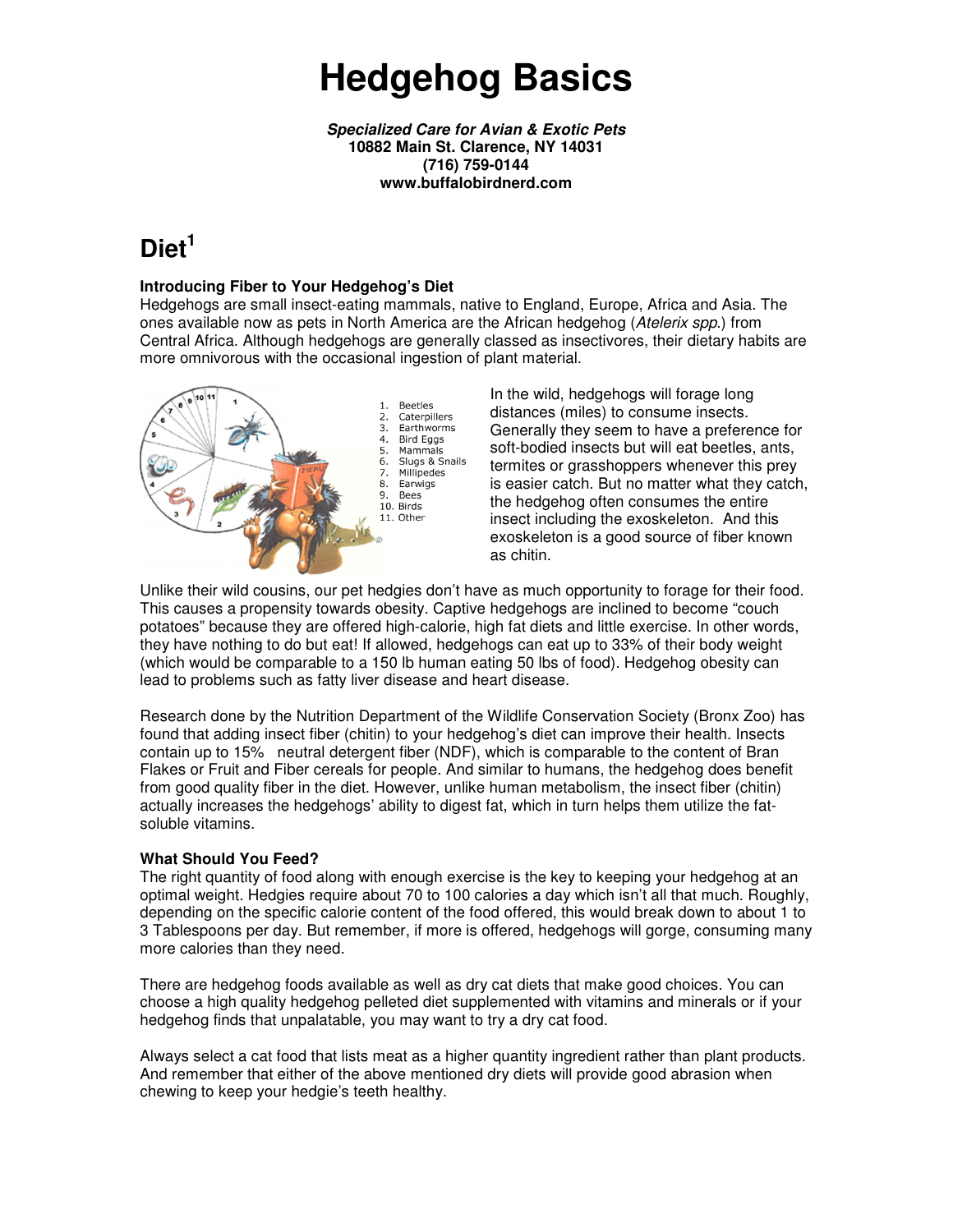#### Hedgehog Basics

Whatever commercial food you choose can be supplemented with small amounts of chopped fruits and vegetables three or four times a week as a healthy treat. Not only will this provide some variety to your hedgies' meals, it may actually be needed since the exact dietary requirements of captive hedgehogs are still unknown.

As mentioned earlier, the addition of hard-shelled live insects such as crickets and mealworms or dry insect food to provide chitin fiber should also be a part of your hedgehog's rations. Live insects can be fed three to four times per week. Each serving should consist of one cricket or large mealworm or two to three medium sized mealworms.

If you elect not to feed live, dry insect food can make up 15 to 25% of your hedgehog's daily meal. To avoid overfeeding, live food and dry insect food should not be given together on the same day. Your hedgie will enjoy it, but so will his waistline!

#### **Insect Food**

Often purchased crickets and mealworms have not been fed. This means that they are "empty" shells rather than nutritious food. These insects are likely to be imbalanced in the calcium to phosphorus ratio, which can cause metabolic disorders.

However, there are ways to supplement your "bugs". Pre-made insect supplements are available, generally at pet stores which deal in reptiles. Also some crickets and mealworms come on nutritious bedding. You can check with your supplier as to the type of bedding supplied. If the bedding is inadequate, you can purchase poultry layer mash to use as insect bedding or just make your own.

### Insect Supplementation Recipe

(can be used as food or bedding for insects)

- 80 grams (1/4 cup) ground dog food or poultry mash
- 20 grams (4 tsp) Calcium Carbonate supplement
- Store in a sealed container in the refrigerator

If you don't want to bother with live insects, dry insect food is available. It is more expensive but there is less handling involved.

#### **Conclusion**

Always provide clean water, available either in a sipper bottle or heavy ceramic dish. If you aren't sure that your hedgehog knows how to drink out of a bottle, leave a dish as well. Be sure to change out the water on at least a daily basis

By offering clean water along with a balanced diet (including fiber) and the right amount of exercise, you will be helping your hedgehog stay healthy and happy.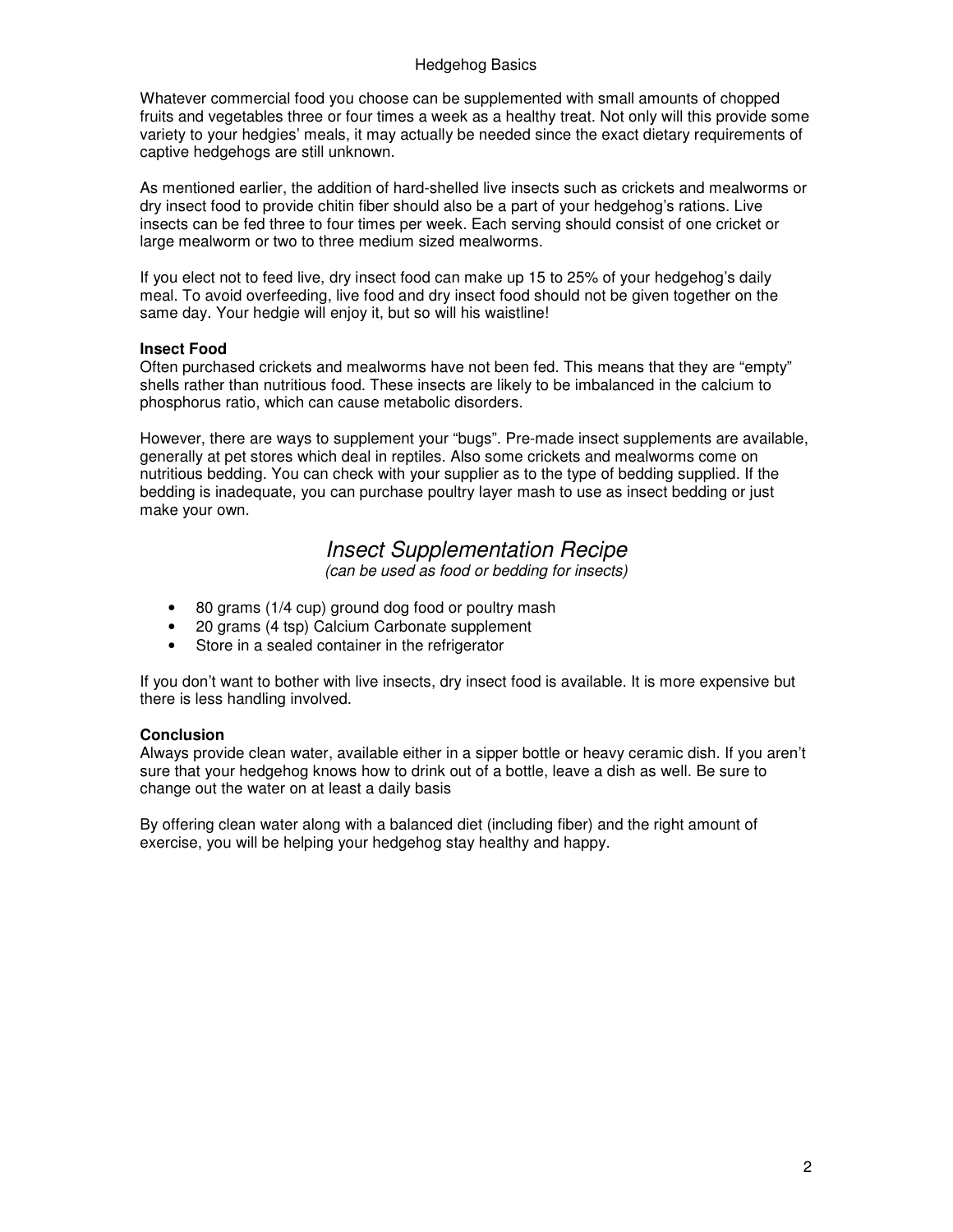## **Exercise and Enrichment2-4**

#### **Hedgehog Activities**

Many captive hedgehogs suffer from obesity as they age. This is due to inappropriate feeding practices but can also be attributed to low levels of activity. In the wild, a hedgehog is constantly on the move, tracking down and feasting on bugs, slugs and worms. Since that's unlikely to

happen once he's arrived at your home, you need to give your hedgehog simple toys to play with and allow him regular exercise outside of his cage.

There aren't many hedgehog specific toys at your local pet store. However with a little creativity and using materials that you have on hand, you can stimulate your hedgie's interest inexpensively.



#### **Foraging For Fun**

Since hedgehogs are insectivores, you can use live or frozen insects scattered around their cage to encourage hunting and capture behaviors. A card board tube pinched shut at the ends or a hollow dog toy containing insects can be suspended at hedgehog nose level or even left on the



ground. Your hedgie will enjoy the challenge of locating and then digging out a tasty treat or two.

A variation on this is placing freeze dried insects inside an ice cube tray then filling it with unflavored gelatin and refrigerating. After your "buggy cubes" have set, introduce your hedgie to them, a cube at a time (one cube per hedgehog per day). These cubes can initially be scattered. Once your hedgehog learns that they contain a treat, you may want to try hiding them or even suspending them.

#### **Tongue Tantalizers**

Another interesting way to occupy your hedgehog is by using simple plastic kitchenware. Take a small durable plastic container with a sealable top, such as Rubbermaid or Tupperware and drill holes into the top and/or sides. The holes should be large enough for your hedgehog to stick its tongue through (approximately ½") and they should be smoothed down to avoid any jagged edges.

Remove the lid and smear a small amount of low fat peanut butter or yogurt on the walls of the container near the holes. Now reseal and place in your hedgehog's cage. This often turns into a fairly time-consuming activity as your hedgie uses its long tongue to obtain the treats.

#### **Frozen Treats**

These can provide great enrichment for your hedgehog during the hot days of summer. Offer an ice cube made from all-natural fruit juice diluted in half with water. If your hedgie is on a low calorie diet, try adding small bits of veggies, fruits or edible leaves to just plain water ice cubes. Even small chunks of frozen fruit such as melon, ripe bananas or grapes are generally well received. You can also try hiding several treats underneath a small pile of plain ice cubes or chips.

#### **Running Wheels**

A wheel is a nice way of providing your hedgehog some much needed exercise inside his cage. Depending on the size of your pet, the wheel can be anywhere from 9" to 14". There are ones designed specifically for hedgehogs or you can purchase a standard rat wheel. Be sure to cover up any spaces between the wires to prevent your hedgehog from putting his leg through while running. Line the wheel with strips of vinyl, duct tape or plastic needlepoint mesh to keep it safe.